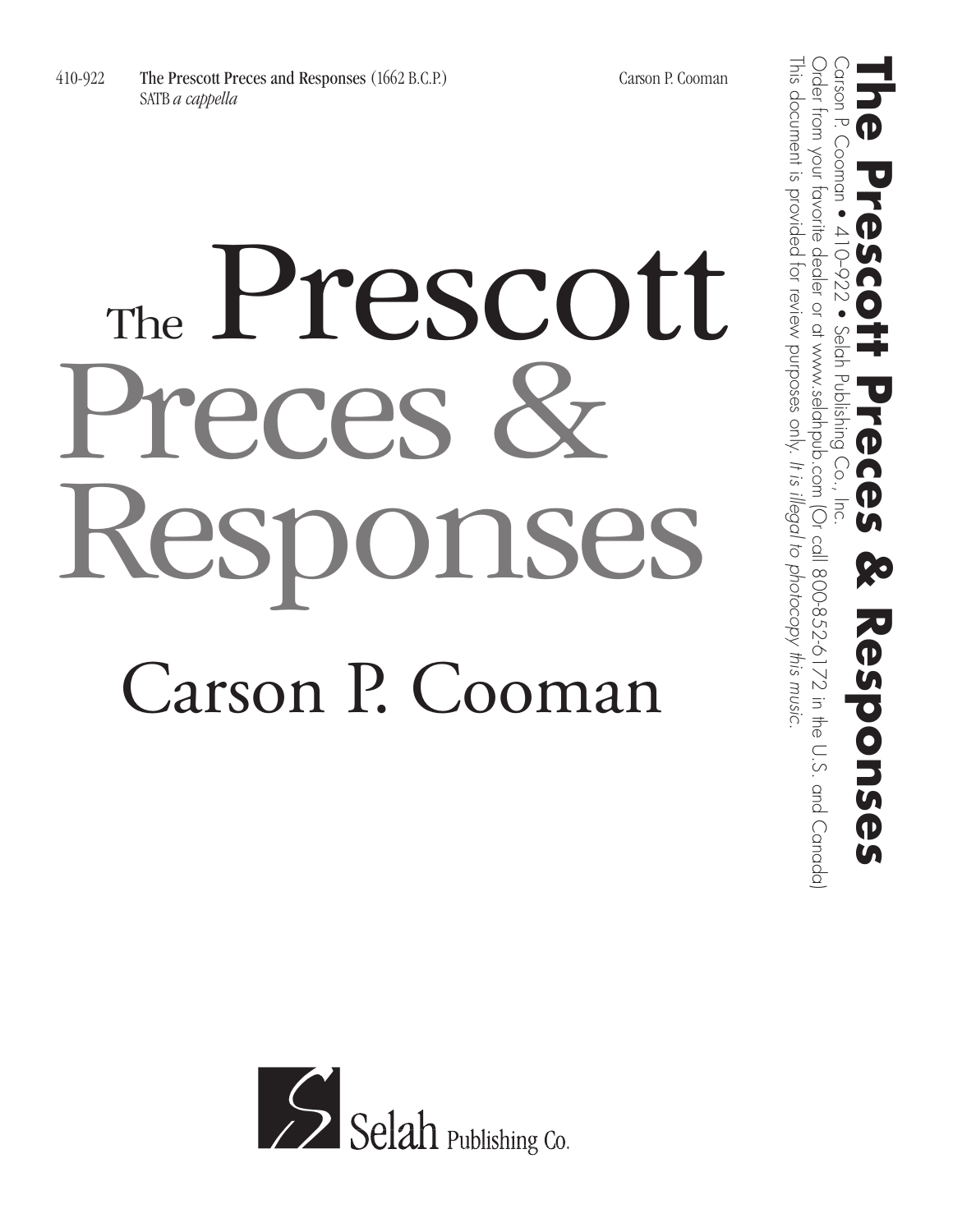

**The Prescott Preces & Responses** Carson P. Cooman • 410--922 • Selah Publishing Co., Inc.

The Prescott Preces

Carson P. Cooman

& Responses

 $\bullet$  410-922  $\bullet$  Selan Publishing Co., Inc. 800-852-6172 in the U.S. and Canada)

Order from your favorite dealer or at www.selahpub.com (Or call 800-852-6172 in the U.S. and Canada)

Order from your favorite dealer or at www.selahpub.com (Or call

© 2018 Selah Publishing Co., Inc. All rights reserved. www.selahpub.com<br>A10,022 Printed in the U.S.A. on regular paper. It is illegal to photocopy this mayoic <sup>œ</sup> . <sup>œ</sup> <sup>J</sup> œ . ˙ ˙ Printed in the U.S.A. on recycled paper. *It is illegal to photocopy this music.*  Printed in the U.S.A. on recycled paper. *It is illegal to photocopy this music.*. .<br>d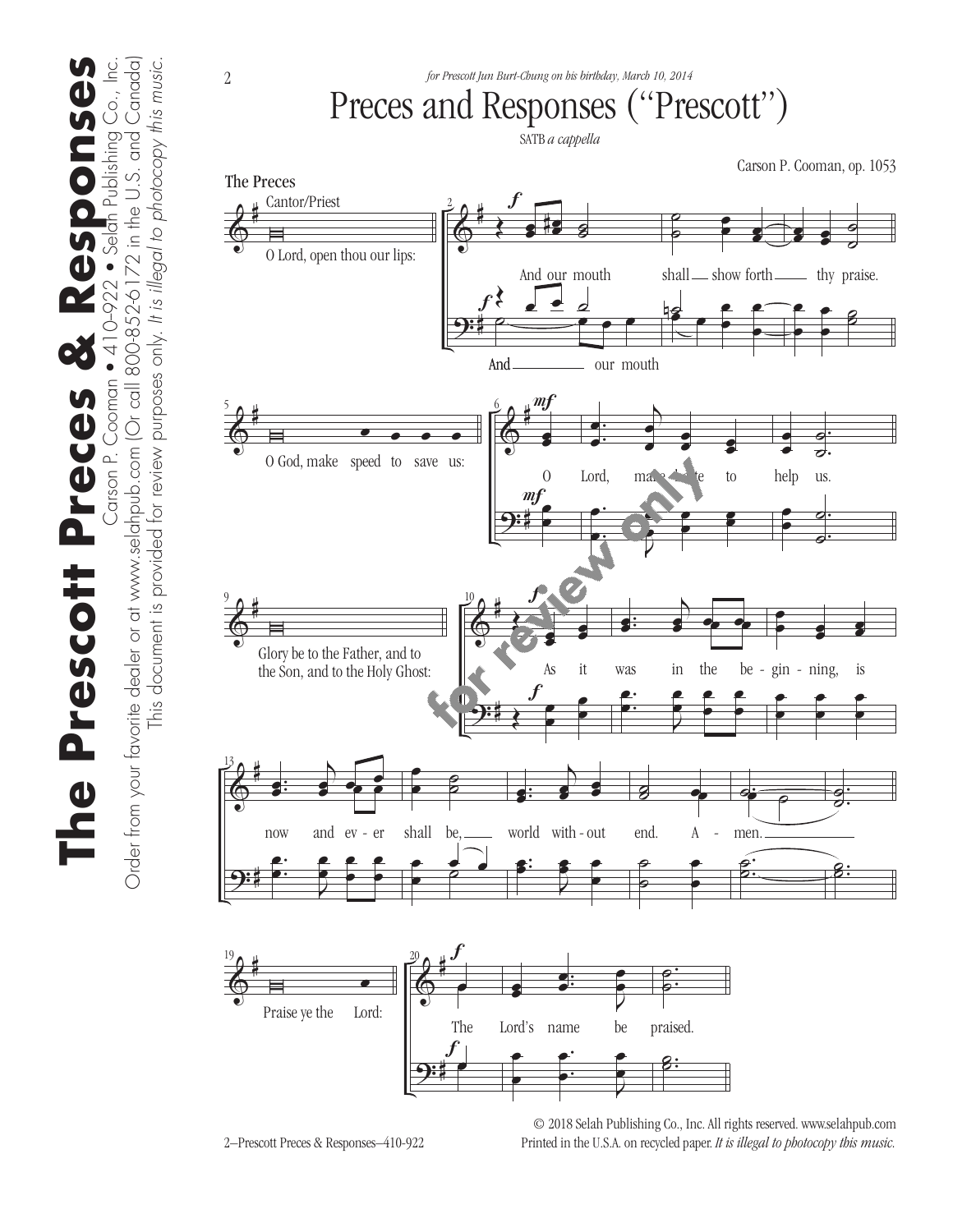



This document is provided for review purposes only.

This document is provided for review purposes only. It is illegal to photocopy this music.

*It is illegal to photocopy this music.*